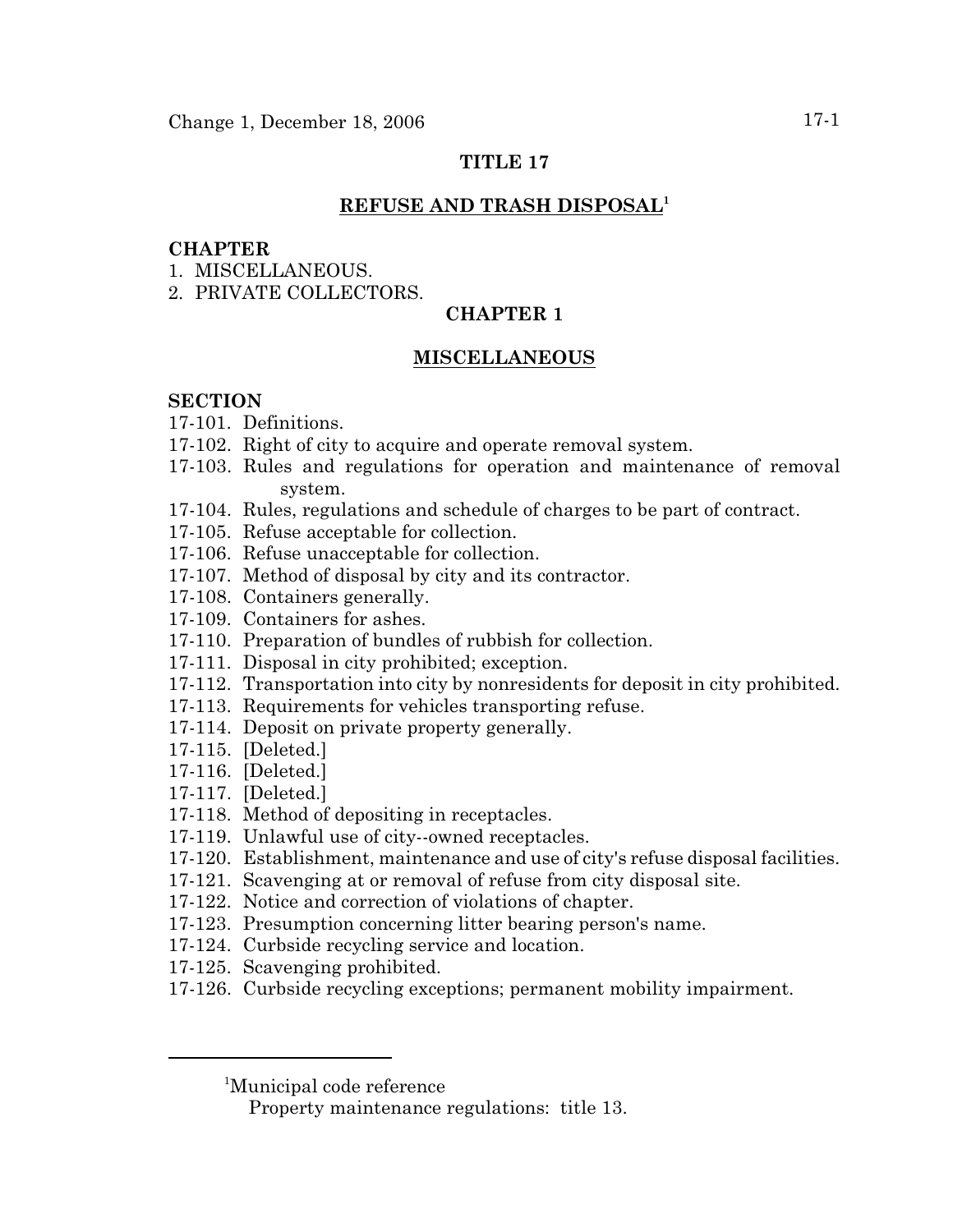**17-101. Definitions**. The following definitions shall apply in the interpretation and enforcement of this chapter:

(1) "Approved container" shall mean and include standard containers, special containers, and special waste receptacles, all of which must be maintained in a state of good repair.

(2) "Ashes" shall mean and include the waste products from coal, wood, and other fuels used for cooking and heating from all public and private residences and establishments.

(3) "Collector" shall mean and include any person, firm, or corporation that engages in the business of collecting, transporting, or disposing of any refuse within the city.

(4) "Garbage" shall mean and include all putrescible wastes, except sewage and body wastes, including vegetable and animal offal and carcasses of dead animals, but excluding recognizable industrial by-products, from all public and private residences and establishments.

(5) "Refuse" shall mean and include garbage, ashes and rubbish.

(6) "Rubbish" shall mean and include all nonputrescible waste materials, except ashes, from all public and private residences and establishments.

(7) "Special container" shall mean and include a dumpster-type container:

(a) Having a capacity of not over eight (8) cubic yards.

(b) So constructed that the container can be handled by the equipment used for collection.

(c) Having a tight-fitting cover or closure.

(d) Of watertight construction where garbage is to be stored.

(8) "Special waste receptacle" shall mean and include any storage container not defined in this section approved by the city manager which does not violate any of the provisions of this chapter.

(9) "Standard container" shall mean and include a watertight plastic or metal container with handles or bails, having a tight-fitting cover, weighing not over thirty-five (35) pounds when empty and not over one hundred (100) pounds when filled, and not more than thirty-two-gallon capacity. (1969 Code,  $§$  19-1)

**17-102. Right of city to acquire and operate removal system**. The city shall have the right to own, equip, operate and maintain within the corporate limits of the city, either through its own forces or through a contractor, a refuse removal system for the purpose of providing refuse removal services for the use and benefit of its inhabitants and for the use and benefit of persons, firms and corporations within the territorial boundaries of the city. (1969 Code, § 19-2)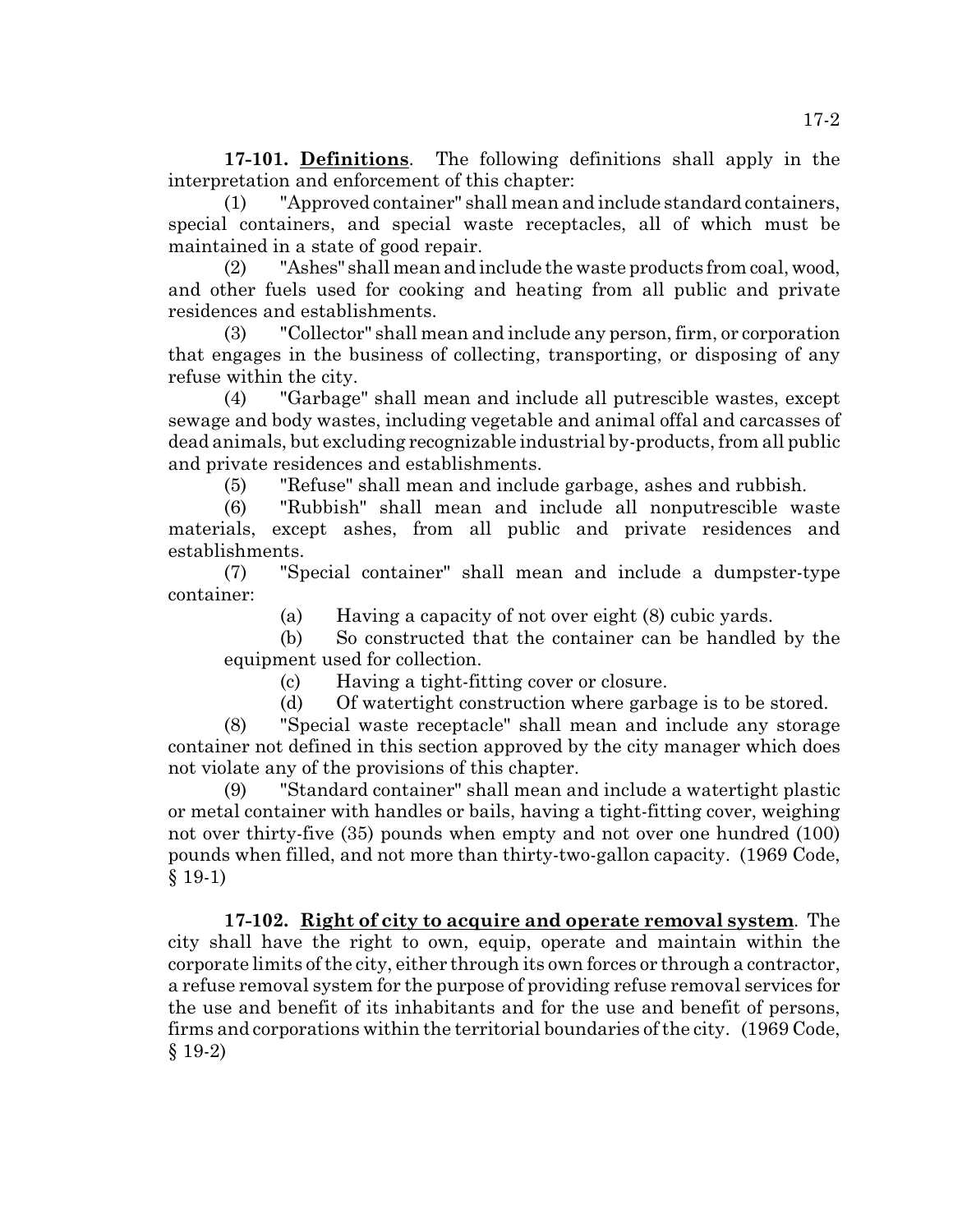**17-103. Rules and regulations for operation and maintenance of removal system**. The city is hereby authorized to promulgate and establish rules and regulations governing the operation and maintenance of the refuse removal system. A copy of any such rules and regulations promulgated shall be kept on file in the city clerk's office. (1969 Code, § 19-3)

**17-104. Rules, regulations and schedule of charges to be part of contract**. Any rules and regulations promulgated under this chapter and the schedule of rates and charges prescribed herein shall constitute a part of all contracts for receiving services from the refuse removal system and shall apply to all applicable services received from the city, whether the services are based on the contract, agreement, signed application, or otherwise. (1969 Code, § 19-5)

**17-105. Refuse acceptable for collection**. The following refuse shall be considered to be acceptable for collection by the city or a contractor performing collections for the city:

- (1) Garbage.
- (2) Ashes.
- (3) Rubbish. (1969 Code, § 19-6)

**17-106. Refuse unacceptable for collection**. (1) The following refuse shall be considered to be unacceptable for collection by the city or a contractor performing such collection for the city:

(a) Dangerous materials or substances, such as poisons, acids, caustics, infectious materials and explosives.

(b) Materials resulting from the repair, excavation or construction of buildings or structures, such as earth, plaster, mortar, or roofing material.

(c) Materials which have not been prepared for collection in accordance with this chapter.

(d) The solid wastes resulting from industrial processes.

(2) Any person responsible for refuse not acceptable for collection by the city or its authorized collection service shall make arrangements for the collection and disposal of such refuse. Such refuse shall be disposed of at regular and frequent intervals and in no case shall it be stored more than seven (7) days. (1969 Code, § 19-7)

**17-107. Method of disposal by city and its contractor**. The city or its contractor shall dispose of refuse by the sanitary landfill method or by such other method as may be approved by the city. In disposing of refuse, the city or its contractor shall comply with all applicable federal, state, and local laws and regulations. Refuse shall not be disposed of by burning at the disposal site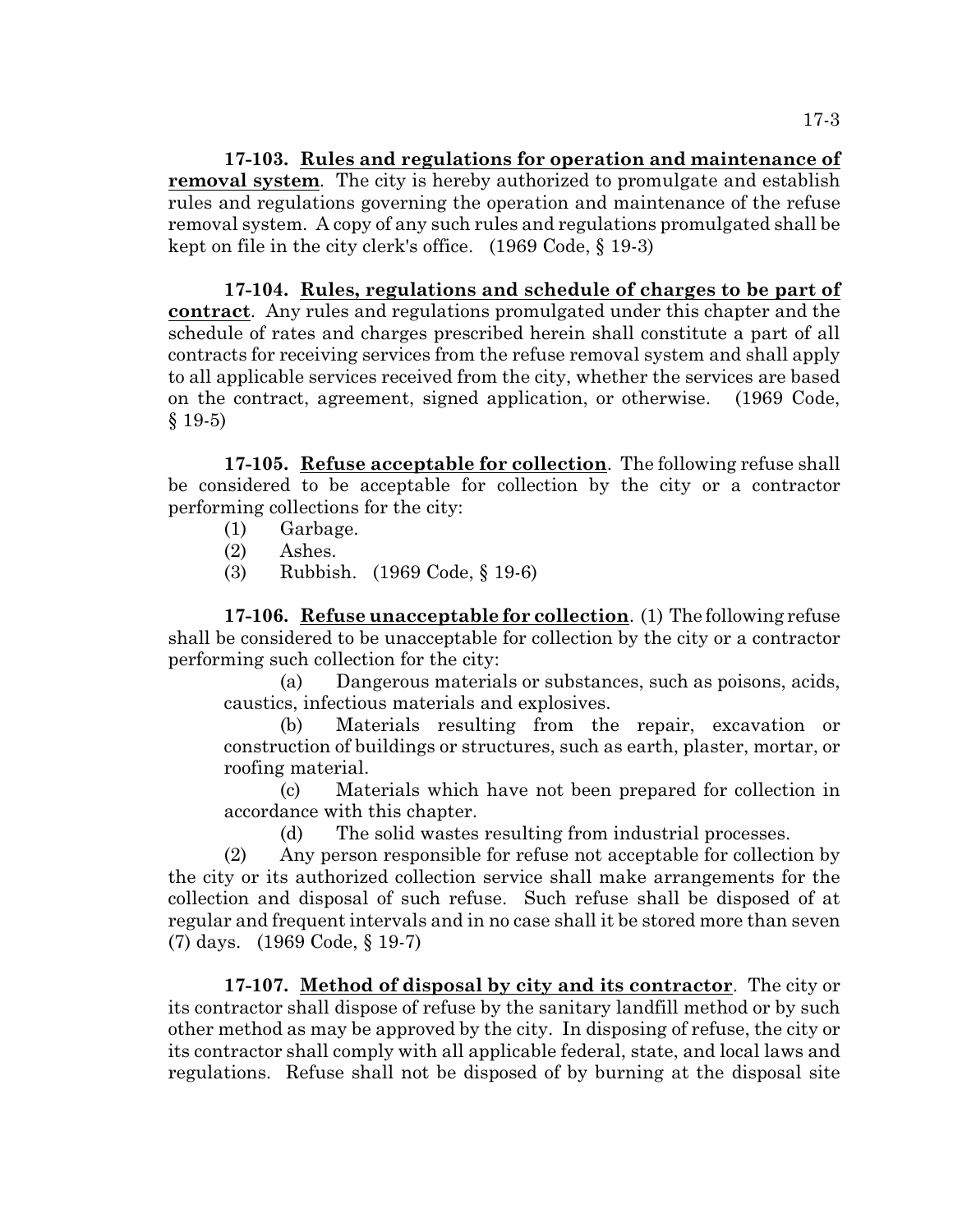except upon written approval of the city manager or his or her authorized representative. (1969 Code, § 19-8)

**17-108. Containers generally**. All refuse, except bundles, shall be stored in approved containers, which are at all times maintained in a state of good repair. (1969 Code, § 19-9)

**17-109. Containers for ashes**. Ashes containing hot embers shall not be placed in standard containers or special containers. Ashes containing hot embers shall be stored in special waste receptacles or other approved containers. (1969 Code, § 19-10)

**17-110. Preparation of bundles of rubbish for collection**. A bundle consisting of rubbish, such as boxes, cartons, paper, trimmings and similar matter, will be acceptable for collection, provided such bundle does not exceed five (5) feet in length and six and one-half  $(6 \frac{1}{2})$  feet in perimeter and weighs no more than one hundred (100) pounds. Such bundles must be securely tied to facilitate handling and the tie shall be of sufficient strength so that it will bear the weight of the bundle. (1969 Code, § 19-11)

**17-111. Disposal in city prohibited; exception**. It shall be unlawful for any person to dump, burn, bury or destroy or otherwise dispose of refuse within the city except that rubbish may be burned in accordance with the provisions of the fire prevention code. (1969 Code, § 19-12)

**17-112. Transportation into city by nonresidents for deposit in city prohibited**. No person who is not a resident of the city shall transport into or cause to be transported into the city any refuse for the purpose of depositing such refuse upon any ground, street, or place within the city. (1969 Code, § 19-13)

**17-113. Requirements for vehicles transporting refuse**. All vehicles used for the collection, removal, or transportation of refuse, including garbage, ashes, and rubbish, must be so constructed, maintained, and operated as to be easily cleaned and so as to prevent spilling and scattering of refuse in the course of the operation of removing same. (1969 Code, § 19-14)

**17-114. Deposit on private property generally**. (1) The owner or his or her agent or the occupant of any premises within the city shall be responsible for the sanitary condition of the premises occupied by him or her and it shall be unlawful for any person to place, deposit or allow to be placed or deposited on his or her premises any refuse except as designated by the terms of this chapter.

(2) No person shall throw or deposit refuse on any occupied private property within the city, whether owned by such person or not, except that the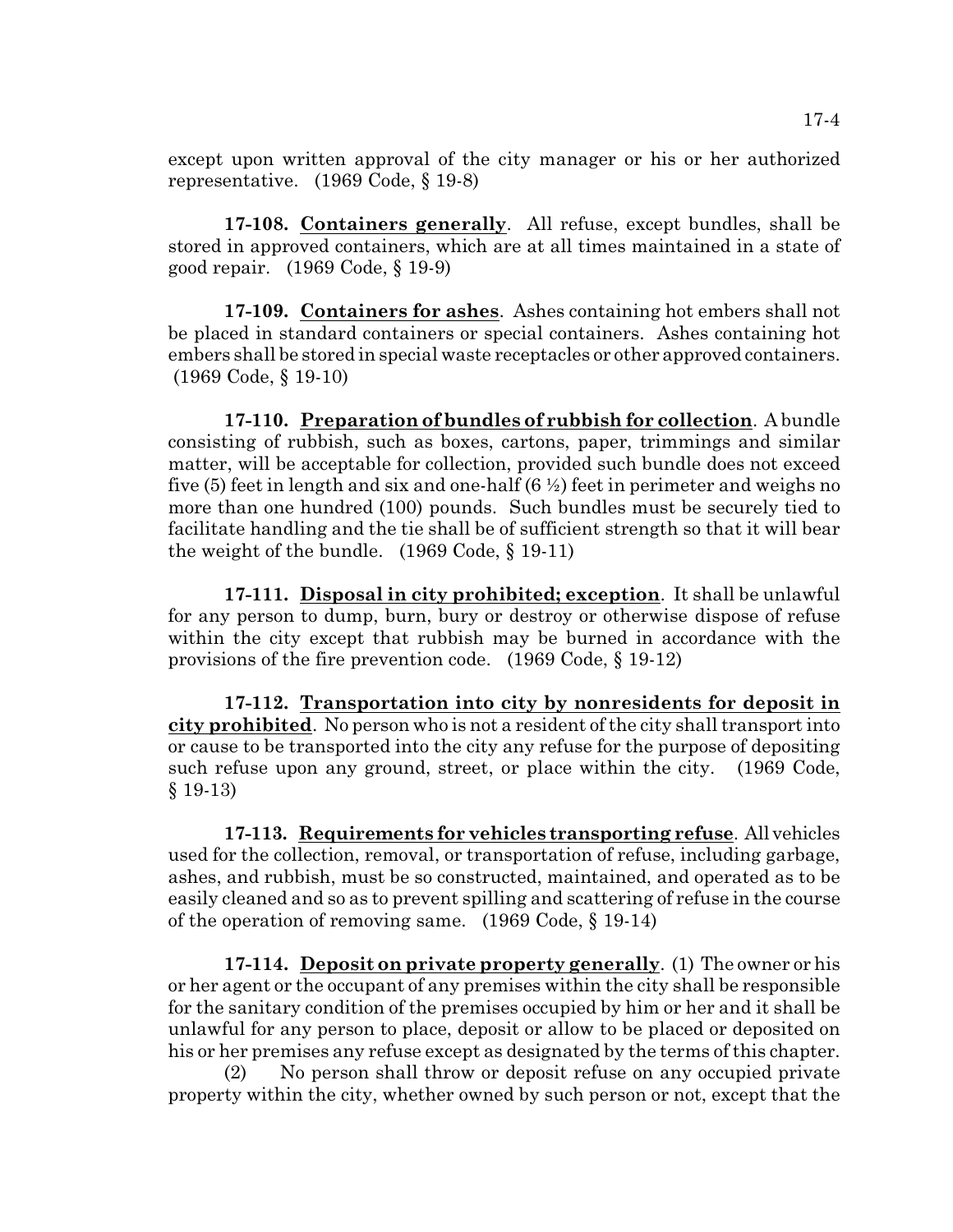Change 1, December 18, 2006 17-5

owner or person in control of private property may maintain authorized receptacles for collection in such a manner that refuse will be prevented from being carried or deposited by the elements upon any street, sidewalk or other public place or upon any other private property. (1969 Code, § 19-15)

**17-115. [Deleted.]** (1969 Code, § 19-16, as deleted by Ord. #17-06, Sept. 2006)

**17-116. [Deleted.]** (1969 Code, § 19-17, as deleted by Ord. #17-06, Sept. 2006)

**17-117. [Deleted.]** (1969 Code, § 19-18, as deleted by Ord. #17-06, Sept. 2006)

**17-118. Method of depositing in receptacles**. Persons placing refuse in public receptacles or in authorized private receptacles shall do so in such a manner as to prevent it from being carried or deposited by the elements upon any street, sidewalk or other public place or upon private property. (1969 Code, § 19-19)

**17-119. Unlawful use of city-owned receptacles**. It shall be unlawful for the owner, manager or any employee of a business establishment to deposit any refuse from such establishment in any city-owned receptacle placed on a street, sidewalk or other public place. (1969 Code, § 19-20)

**17-120. Establishment, maintenance and use of city's refuse disposal facilities**. The city is hereby authorized to establish and maintain, by its own forces or by contract, refuse disposal facilities. The city may promulgate such rules and regulations for the maintenance and use of such facilities as deemed necessary. (1969 Code, § 19-21)

**17-121. Scavenging at or removal of refuse from city disposal site**. It shall be unlawful for any person to scavenge or salvage at any city-owned or operated refuse disposal site, or to remove any refuse therefrom, without permission of the city manager or his or her authorized representative. (1969 Code, § 19-22)

### **17-122. Notice and correction of violations of chapter**.

(1) Whenever the city manager determines that there are reasonable grounds to believe that there has been a violation of any provision of this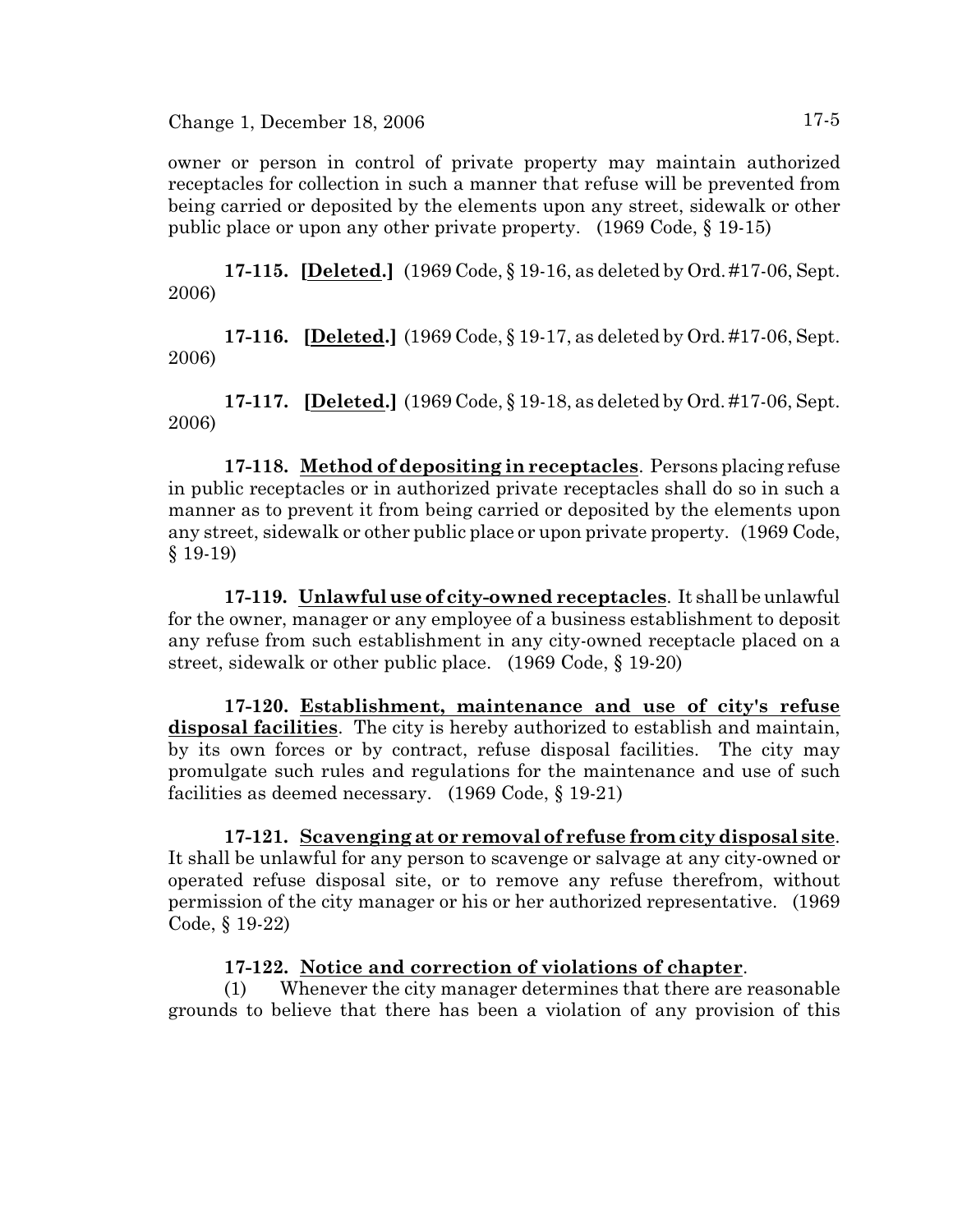chapter, he or she shall give notice of such alleged violation to the person or persons responsible therefor. Such notice shall:

(a) Be put into writing.

(b) Include a statement of the reasons why it is being issued.

(c) Be served upon the owner or his or her agent or the occupant of the premises where the alleged violation takes place.

(d) Allow a reasonable time for the performance of any act required by such notice.

(2) The notice provided for in subsection (1) may contain an outline of remedial action which, iftaken, will effect compliance with the provisions of this chapter. If such corrective action is not taken, the city manager may correct the same and, upon completion of the work, shall determine the reasonable cost thereof and bill the owner or tenant therefor.

(3) Whenever the city manager finds that a situation exists which endangers the public health he or she may, as an emergency measure, correct the same without any notice to the owner or occupant of the premises and, upon completion of the work, he or she shall determine the reasonable cost thereof and bill the owner or tenant therefor. This charge shall constitute a lien upon the property where the corrective measure is taken, and such lien shall be enforced as are other tax liens of the city.

(4) The provisions of this section are not exclusive but cumulative and shall be in addition to the penalties imposed for a violation of this chapter. The notice provided for herein shall not be a prerequisite to prosecution for violating any provision of this chapter. (1969 Code, § 19-23)

**17-123. Presumption concerning litter bearing person's name**. If an object of refuse is discovered on another's property without the property owner's permission or on any public highway, street or road or upon any public park or recreation area or upon any other public property except for property designated for deposit of refuse, and such object bears a person's name, it shall be prima facie evidence that the person whose name appears on the object threw, dumped or deposited or caused it to be thrown, dumped or deposited there. (1969 Code, § 19-24)

**17-124. Curbside recycling service and location**. Curbside recycling service shall begin at 7:00 A.M. Residents shall be responsible for placing recycling containers at the curb for servicing by the time the collection vehicle passes. Any containers not placed at the curb by such time will not be collected until the next recycle collection day. All materials placed at the curb for recycling shall be placed in containers, or otherwise in a manner so as to keep it from being carried, scattered, or deposited by the elements upon streets, sidewalks, or other property. Containers for recyclable materials shall not be placed on the curb prior to 7:00 P.M. the day prior to scheduled collection, and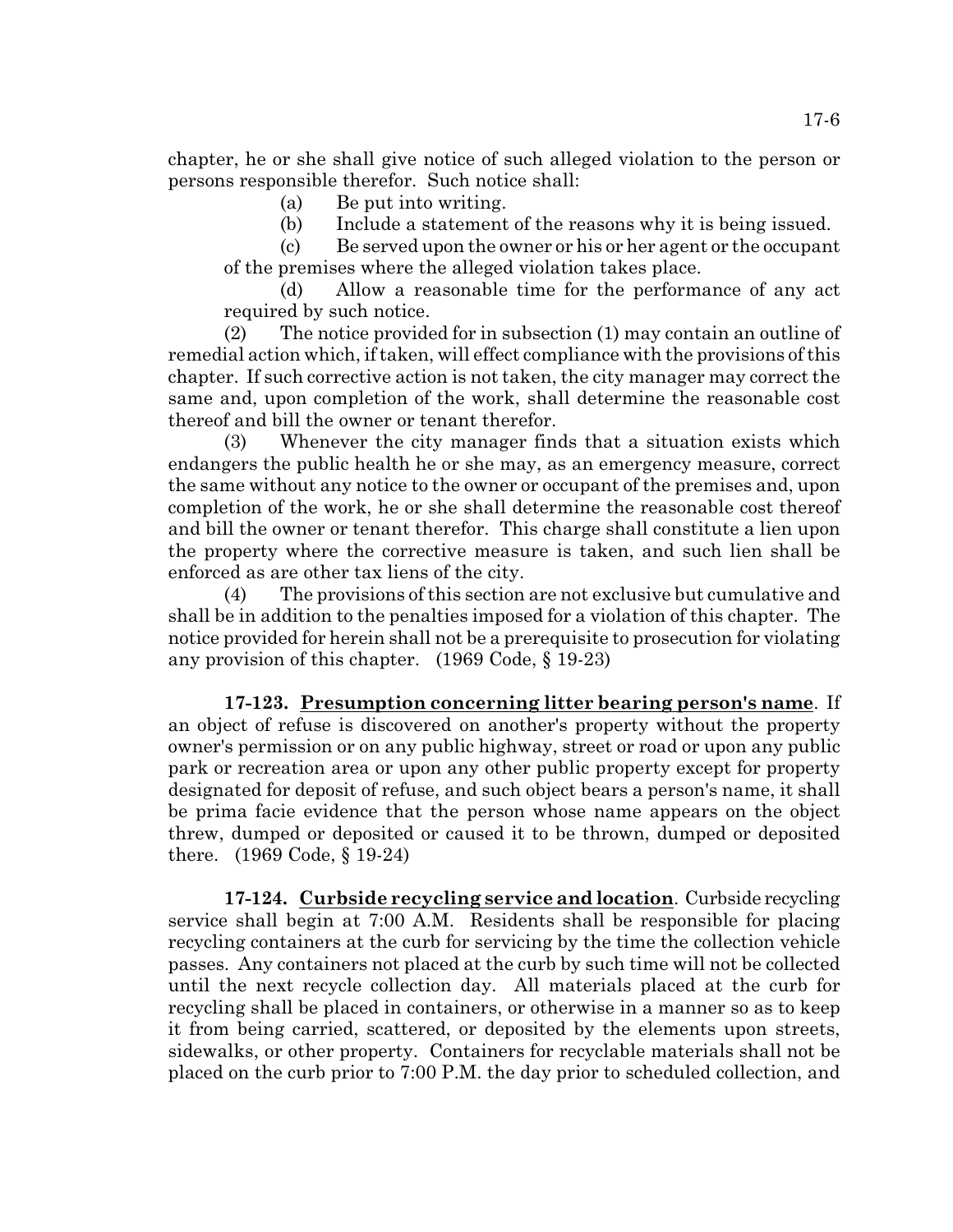shall be removed from the curb on the same day they are serviced. (1969 Code, § 19-25)

**17-125. Scavenging prohibited**. It shall be unlawful for any person, except for employees of the city or the city's refuse collection contractor in the course of their employment, to scavenge, collect, remove, or otherwise disturb recycle containers or other containers containing recycle materials, or the contents therein, which have been placed at the curb for servicing. (1969 Code, § 19-26)

**17-126. Curbside recycling exceptions; permanent mobility impairment**. The city recognizes that some residents, because of a permanent mobility impairment, may be physically unable to transport the recycle container to the curb on collection day. The city, therefore, shall use the following procedures for providing special service to the household of residents with permanent mobility impairment serviced under its refuse collection contract, which special service shall provide back door recycle collection. Upon application, an exception may be granted by the city manager when the following criteria have been established:

(1) There is no person in the household, either adult or minor, who is physically capable of transporting the recycle container to the curb because of a permanent mobility impairment;

(2) There is no neighbor or relative not living in the household, who normally assists the resident because of the permanent mobility impairment, who is able or willing to assist the resident in transporting the recycle container to the curb; and

(3) A certification, on a form provided by the city manager, is provided by the resident's physician which certifies that the resident has a permanent mobility impairment which prevents the transportation of a recycle container to the curb. (1969 Code, § 19-27)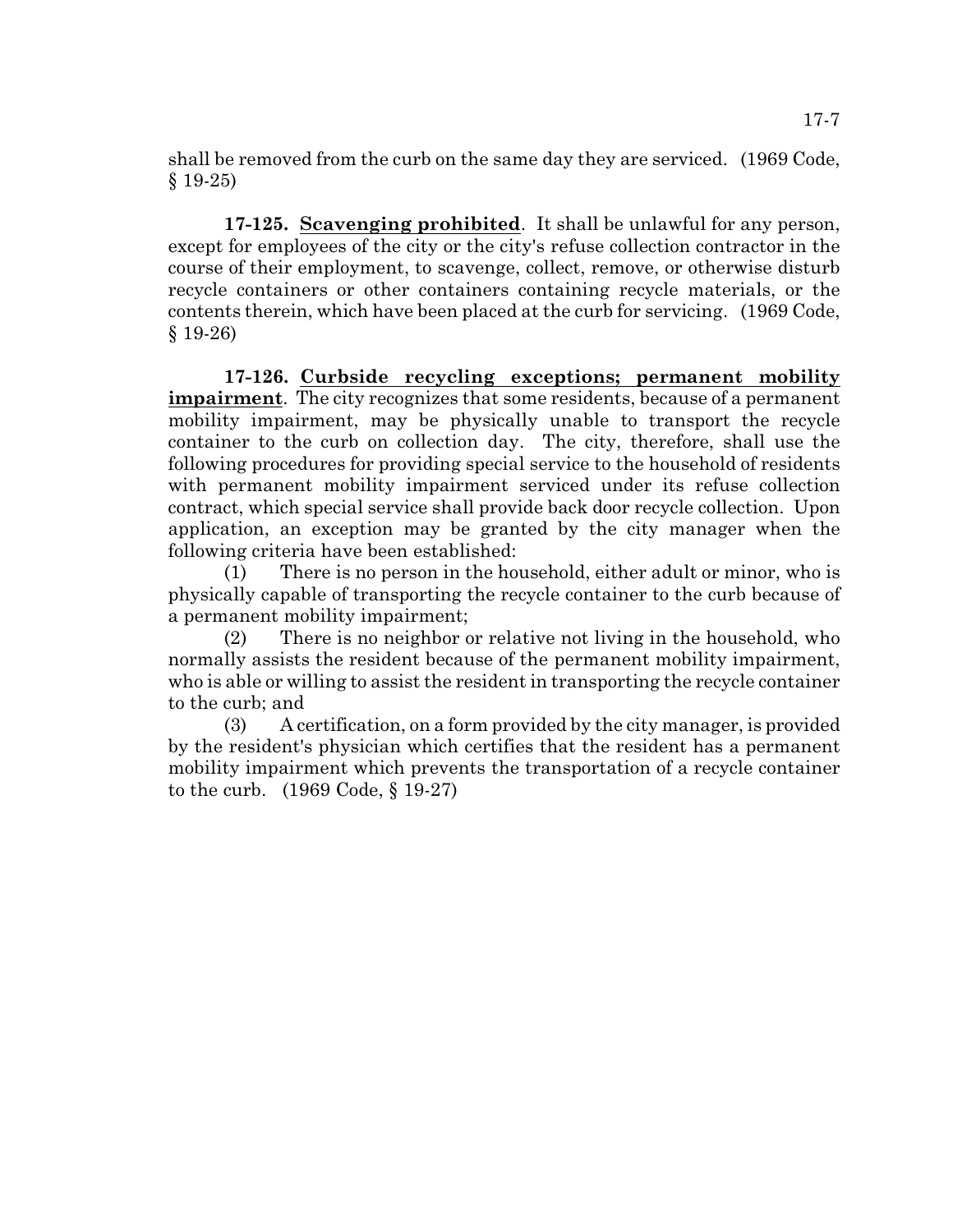#### **CHAPTER 2**

#### **PRIVATE COLLECTORS**

#### **SECTION**

- 17-201. Prohibited without a permit.
- 17-202. Garbage collector's permit generally.
- 17-203. Fee for garbage collector's permit.
- 17-204. Insurance requirements for garbage collectors.
- 17-205. Vehicle requirements for garbage collectors.
- 17-206. To remove garbage from city.
- 17-207. Prohibited before specified time near residential areas.

**17-201. Prohibited without a permit**. No person, firm or legal entity shall engage in the business of the collection, removal or disposal of garbage, refuse or rubbish for a fee or charge without a permit issued under this chapter. (1969 Code, § 19-35)

**17-202. Garbage collector's permit generally**. (1) Permits for the collection of garbage, refuse or rubbish and its prompt removal from the corporate limits of the city may be issued by the city manager upon the filing of an application on a form prescribed by the city manager; but the same shall be issued only after the city manager has satisfied himself or herself that the applicant possesses or has available the necessary equipment and facilities to adequately perform the service of collection, storage, removal and disposal of garbage, refuse or rubbish. Permits shall be valid for one (1) year following date of issuance thereof unless sooner suspended or revoked. Any such permit may be immediately suspended for cause by the city manager and, after notice and hearing thereon, may be revoked by the city manager for the violation of any of the provisions of this chapter.

(2) Each permit issued under this section shall be numbered, and the permit holder shall place such number in a conspicuous place on each vehicle operated in the business. (1969 Code, § 19-36)

**17-203. Fee for garbage collector's permit**. A fee of one hundred dollars (\$100.00) shall be assessed and collected by the city manager for the issuance of each permit under § 17-202. In addition thereto, a fee of ten dollars (\$10.00) shall be assessed and collected for each vehicle designed for the collection and transportation of garbage and which is used by the permit holder in the collection and transportation of garbage under this permit. (1969 Code, § 19-37)

**17-204. Insurance requirements for garbage collectors**. As a condition precedent to the issuance of a permit under § 17-202, the applicant